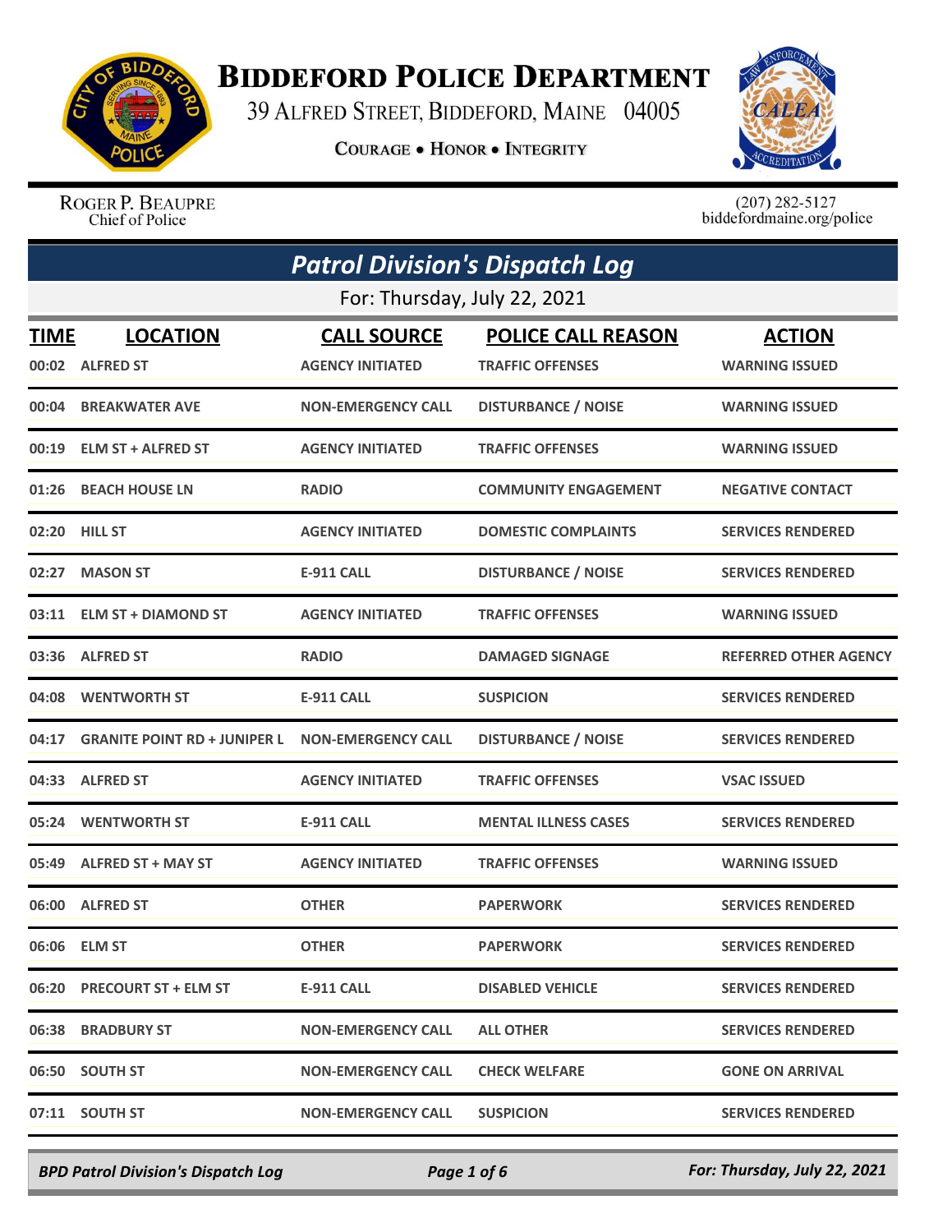| <b>TIME</b> | <b>LOCATION</b>               | <b>CALL SOURCE</b>        | <b>POLICE CALL REASON</b>           | <b>ACTION</b>                |
|-------------|-------------------------------|---------------------------|-------------------------------------|------------------------------|
|             | 07:26 MARIAL AVE              | <b>NON-EMERGENCY CALL</b> | <b>BURGLARY OF A MOTOR VEHICLE</b>  | <b>REPORT TAKEN</b>          |
|             | 07:45 POOL ST                 | <b>NON-EMERGENCY CALL</b> | <b>BURGLARY OF A MOTOR VEHICLE</b>  | <b>REPORT TAKEN</b>          |
| 08:00       | <b>ALFRED ST</b>              | <b>NON-EMERGENCY CALL</b> | <b>ANIMAL COMPLAINT</b>             | <b>GONE ON ARRIVAL</b>       |
|             | 08:03 POOL ST                 | <b>NON-EMERGENCY CALL</b> | <b>BURGLARY OF A MOTOR VEHICLE</b>  | <b>REPORT TAKEN</b>          |
|             | 08:09 SPRUCE ST               | <b>NON-EMERGENCY CALL</b> | <b>BOLO</b>                         | <b>SERVICES RENDERED</b>     |
| 08:29       | <b>SOUTH ST</b>               | <b>AGENCY INITIATED</b>   | <b>TRAFFIC OFFENSES</b>             | <b>WARNING ISSUED</b>        |
| 08:29       | <b>ALFRED ST</b>              | <b>WALK-IN AT STATION</b> | <b>FRAUD / SCAM</b>                 | <b>REPORT TAKEN</b>          |
| 08:37       | <b>MARIAL AVE</b>             | <b>NON-EMERGENCY CALL</b> | <b>OUT FOR FOLLOW UP</b>            | <b>SERVICES RENDERED</b>     |
| 08:39       | <b>ELM ST + COMMERCIAL ST</b> | <b>AGENCY INITIATED</b>   | <b>DISABLED VEHICLE</b>             | <b>SERVICES RENDERED</b>     |
|             | 08:44 MAY ST + ORCHARD ST     | <b>AGENCY INITIATED</b>   | <b>TRAFFIC OFFENSES</b>             | <b>WARNING ISSUED</b>        |
| 08:49       | <b>ELM ST</b>                 | <b>E-911 CALL</b>         | <b>SUSPICION</b>                    | <b>NEGATIVE CONTACT</b>      |
| 08:57       | <b>MEETINGHOUSE RD</b>        | <b>E-911 CALL</b>         | 911 MISUSE                          | <b>SERVICES RENDERED</b>     |
| 09:07       | <b>PINETTE AVE</b>            | <b>AGENCY INITIATED</b>   | <b>ALL OTHER</b>                    | <b>SERVICES RENDERED</b>     |
| 09:07       | <b>FORTUNES ROCKS RD</b>      | <b>AGENCY INITIATED</b>   | <b>COMMUNITY ENGAGEMENT</b>         | <b>NO VIOLATION</b>          |
| 09:17       | <b>BEACH HOUSE LN</b>         | <b>AGENCY INITIATED</b>   | <b>COMMUNITY ENGAGEMENT</b>         | <b>NO VIOLATION</b>          |
| 09:20       | <b>BOULDER WAY</b>            | <b>NON-EMERGENCY CALL</b> | <b>OUT FOR FOLLOW UP</b>            | <b>SERVICES RENDERED</b>     |
|             | 09:44 MAIN ST                 | <b>AGENCY INITIATED</b>   | <b>PRO-ACTIVE DV RESPONSE TEAM</b>  | <b>NEGATIVE CONTACT</b>      |
|             | 10:03 SACO FALLS WAY          | <b>E-911 CALL</b>         | <b>ATTEMPTED/THREATENED SUICIDE</b> | <b>TRANSPORT TO HOSPITAL</b> |
|             | 10:08 YATES ST                | <b>AGENCY INITIATED</b>   | <b>COMMUNITY ENGAGEMENT</b>         | <b>SERVICES RENDERED</b>     |
|             | 10:09 ROCKWOOD DR + GUINEA RD | <b>AGENCY INITIATED</b>   | <b>TRAFFIC OFFENSES</b>             | <b>WARNING ISSUED</b>        |
|             | 10:15 POOL ST                 | <b>NON-EMERGENCY CALL</b> | <b>SUSPICION</b>                    | <b>SERVICES RENDERED</b>     |
|             | 10:34 ADAMS ST                | <b>NON-EMERGENCY CALL</b> | <b>DISTURBANCE / NOISE</b>          | <b>SERVICES RENDERED</b>     |
|             | 10:51 YATES ST                | <b>NON-EMERGENCY CALL</b> | <b>ARTICLES LOST/FOUND</b>          | <b>REPORT TAKEN</b>          |
|             | 11:02 ELM ST                  | <b>NON-EMERGENCY CALL</b> | <b>BOLO</b>                         | <b>NEGATIVE CONTACT</b>      |
|             | 11:07 MAIN ST                 | <b>AGENCY INITIATED</b>   | <b>COMMUNITY ENGAGEMENT</b>         | <b>NO VIOLATION</b>          |
|             | 11:13 POOL ST + ALFRED ST     | <b>E-911 CALL</b>         | <b>VEHICLE CRASH - POLICE ONLY</b>  | <b>SERVICES RENDERED</b>     |
|             |                               |                           |                                     |                              |

*BPD Patrol Division's Dispatch Log Page 2 of 6 For: Thursday, July 22, 2021*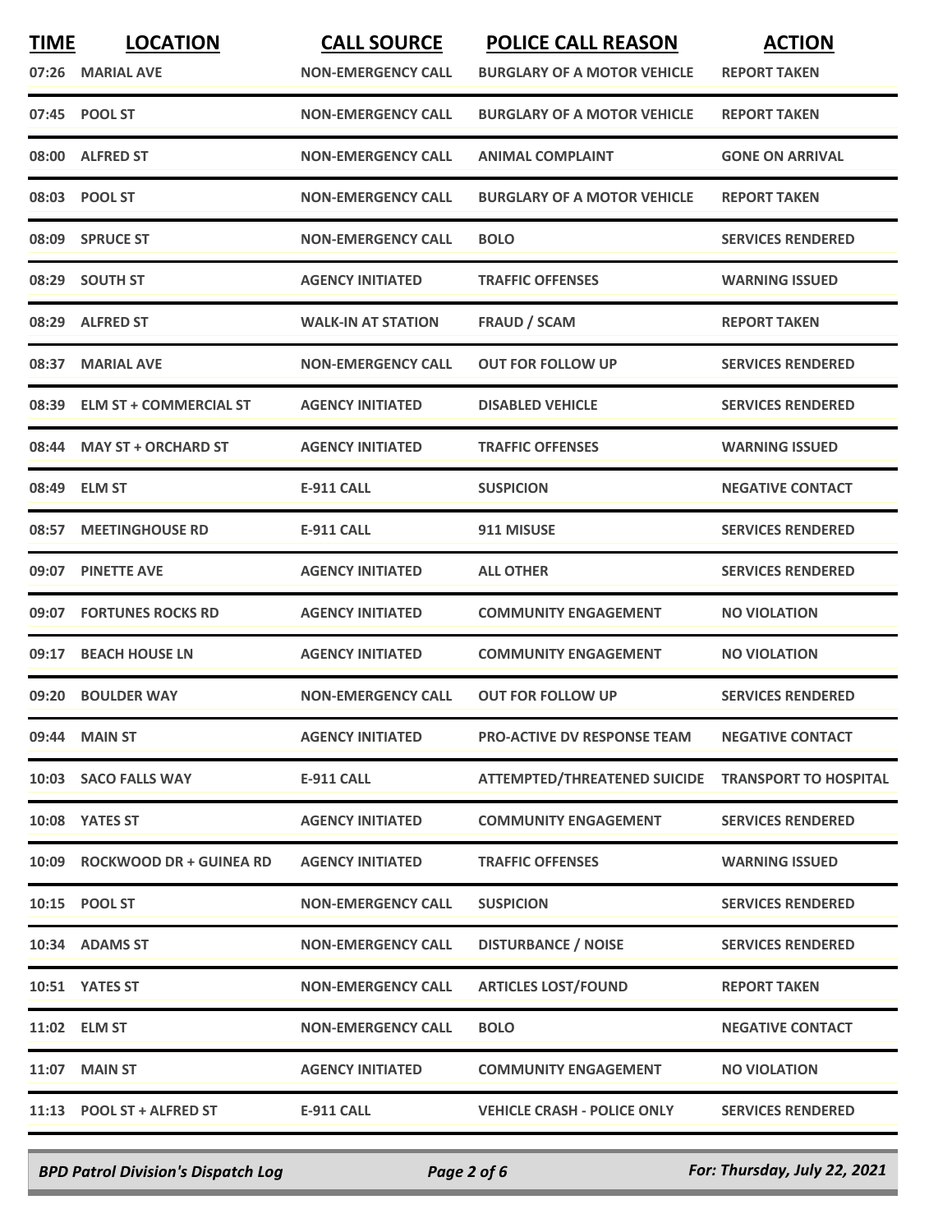| <u>TIME</u> | <b>LOCATION</b>                               | <b>CALL SOURCE</b>        | <b>POLICE CALL REASON</b>                                                                       | <b>ACTION</b>            |
|-------------|-----------------------------------------------|---------------------------|-------------------------------------------------------------------------------------------------|--------------------------|
|             | 11:23 POOL ST                                 | <b>NON-EMERGENCY CALL</b> | <b>BURGLARY OF A MOTOR VEHICLE</b>                                                              | <b>SERVICES RENDERED</b> |
|             | 11:35 POOL ST                                 | <b>AGENCY INITIATED</b>   | <b>TRAFFIC OFFENSES</b>                                                                         | <b>WARNING ISSUED</b>    |
| 11:37       | <b>ALFRED ST</b>                              | <b>NON-EMERGENCY CALL</b> | <b>TRESPASSING</b><br>DEFENDANT: CIVIL VIOLATION BY A MALE  AGE: 57  RESIDENT OF: BIDDEFORD, ME | <b>SUMMONS ISSUED</b>    |
|             | <b>CHARGE: PUBLIC URINATION OR DEFECATION</b> |                           |                                                                                                 |                          |
| 11:41       | <b>POOL ST</b>                                | <b>AGENCY INITIATED</b>   | <b>TRAFFIC OFFENSES</b>                                                                         | <b>WARNING ISSUED</b>    |
|             | 11:42 CHRISTOPHERS WHARF LN                   | <b>AGENCY INITIATED</b>   | <b>TRAFFIC OFFENSES</b>                                                                         | <b>WARNING ISSUED</b>    |
|             | 11:48 POOL ST                                 | <b>AGENCY INITIATED</b>   | <b>TRAFFIC OFFENSES</b>                                                                         | <b>WARNING ISSUED</b>    |
| 11:54       | <b>POOL ST + HIDDEN FARM RD</b>               | <b>AGENCY INITIATED</b>   | <b>TRAFFIC OFFENSES</b>                                                                         | <b>WARNING ISSUED</b>    |
|             | 12:03 POOL ST                                 | <b>AGENCY INITIATED</b>   | <b>TRAFFIC OFFENSES</b>                                                                         | <b>WARNING ISSUED</b>    |
|             | 12:15 WEST ST                                 | <b>AGENCY INITIATED</b>   | <b>TRAFFIC OFFENSES</b>                                                                         | <b>WARNING ISSUED</b>    |
|             | 12:21 POOL ST + BLANDINGS WAY                 | <b>AGENCY INITIATED</b>   | <b>TRAFFIC OFFENSES</b>                                                                         | <b>WARNING ISSUED</b>    |
| 12:34       | <b>POOL ST + MEETINGHOUSE RD</b>              | <b>AGENCY INITIATED</b>   | <b>TRAFFIC OFFENSES</b>                                                                         | <b>WARNING ISSUED</b>    |
| 12:40       | <b>POOL ST + MEETINGHOUSE RD</b>              | <b>AGENCY INITIATED</b>   | <b>TRAFFIC OFFENSES</b>                                                                         | <b>WARNING ISSUED</b>    |
| 12:46       | <b>WEST ST + GRANITE ST</b>                   | <b>AGENCY INITIATED</b>   | <b>TRAFFIC OFFENSES</b>                                                                         | <b>WARNING ISSUED</b>    |
|             | 12:51 DECARY RD + POOL ST                     | <b>AGENCY INITIATED</b>   | <b>TRAFFIC OFFENSES</b>                                                                         | <b>WARNING ISSUED</b>    |
|             | 13:02 ELM ST                                  | <b>AGENCY INITIATED</b>   | <b>PROTECTION FROM ABUSE SERVICE SERVICES RENDERED</b>                                          |                          |
|             | 13:04 POOL ST                                 | <b>AGENCY INITIATED</b>   | <b>TRAFFIC OFFENSES</b>                                                                         | <b>VSAC ISSUED</b>       |
|             | 13:09 CHERRY LN                               | <b>E-911 CALL</b>         | <b>MENTAL ILLNESS CASES</b>                                                                     | <b>SERVICES RENDERED</b> |
|             | 13:13 FORTUNES ROCKS RD                       | <b>AGENCY INITIATED</b>   | <b>COMMUNITY ENGAGEMENT</b>                                                                     | <b>NO VIOLATION</b>      |
|             | 13:18 CARDINAL LN                             | <b>AGENCY INITIATED</b>   | <b>OUT FOR FOLLOW UP</b>                                                                        | <b>SERVICES RENDERED</b> |
|             | 13:19 HILL ST + WILSON ST                     | <b>AGENCY INITIATED</b>   | <b>TRAFFIC OFFENSES</b>                                                                         | <b>WARNING ISSUED</b>    |
|             | 13:19 POOL ST + LEDGEMERE DR                  | <b>AGENCY INITIATED</b>   | <b>TRAFFIC OFFENSES</b>                                                                         | <b>WARNING ISSUED</b>    |
| 13:19       | <b>MAIN ST</b>                                | <b>WALK-IN AT STATION</b> | <b>ARTICLES LOST/FOUND</b>                                                                      | <b>REPORT TAKEN</b>      |
|             | 13:25 POOL ST                                 | <b>AGENCY INITIATED</b>   | <b>TRAFFIC OFFENSES</b>                                                                         | <b>WARNING ISSUED</b>    |
|             | 13:25 BEACH HOUSE LN                          | <b>AGENCY INITIATED</b>   | <b>COMMUNITY ENGAGEMENT</b>                                                                     | <b>NO VIOLATION</b>      |
|             | 13:34 POOL ST + MEETINGHOUSE RD               | <b>AGENCY INITIATED</b>   | <b>TRAFFIC OFFENSES</b>                                                                         | <b>WARNING ISSUED</b>    |
|             |                                               |                           |                                                                                                 |                          |

*BPD Patrol Division's Dispatch Log Page 3 of 6 For: Thursday, July 22, 2021*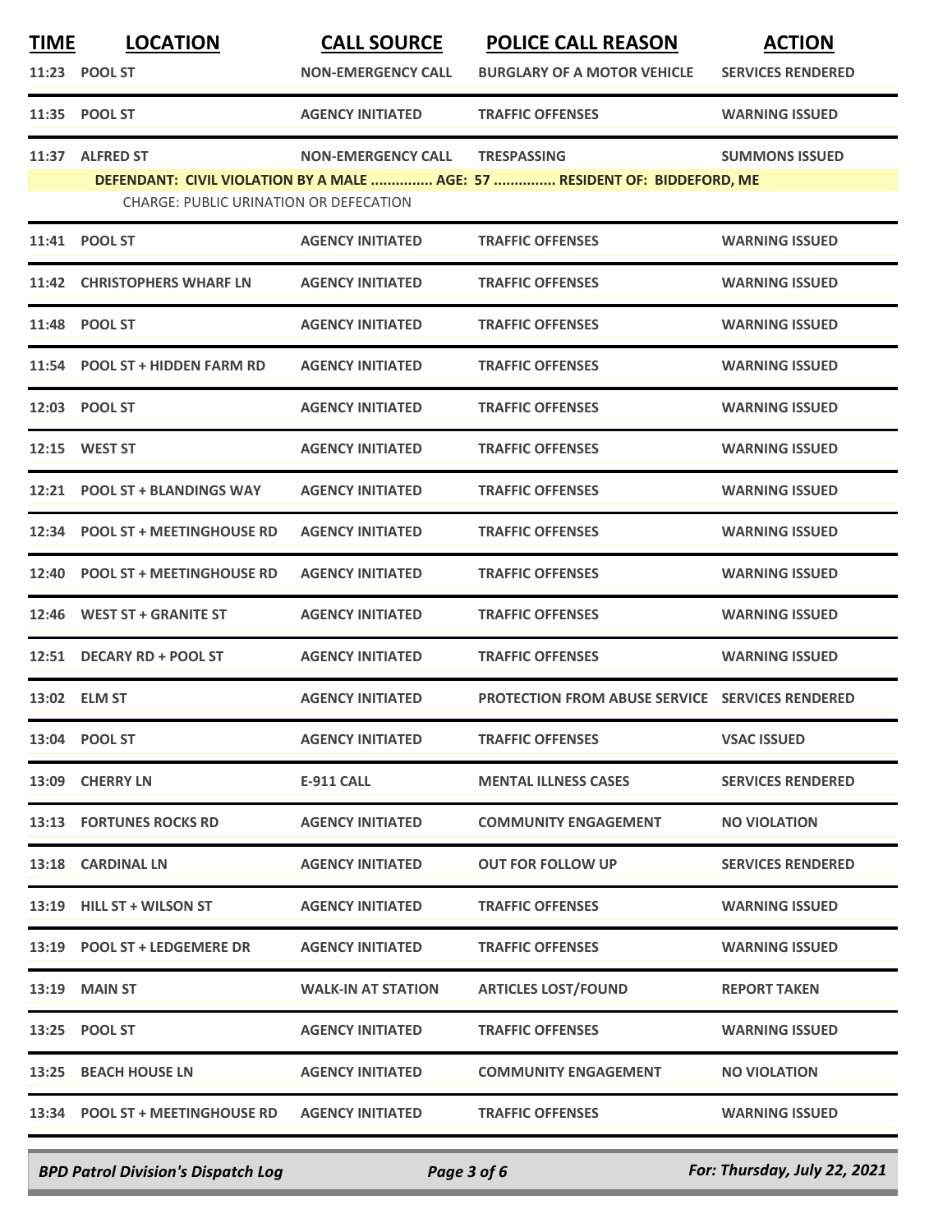| <b>TIME</b><br>13:40 | <b>LOCATION</b><br><b>MAY ST + AMHERST ST</b> | <b>CALL SOURCE</b><br><b>AGENCY INITIATED</b> | <b>POLICE CALL REASON</b><br><b>TRAFFIC OFFENSES</b> | <b>ACTION</b><br><b>VSAC ISSUED</b> |
|----------------------|-----------------------------------------------|-----------------------------------------------|------------------------------------------------------|-------------------------------------|
|                      | 13:41 POOL ST                                 | <b>AGENCY INITIATED</b>                       | <b>TRAFFIC OFFENSES</b>                              | <b>WARNING ISSUED</b>               |
|                      | 13:44 ALFRED ST                               | <b>AGENCY INITIATED</b>                       | <b>COMMUNITY ENGAGEMENT</b>                          | <b>SERVICES RENDERED</b>            |
| 13:48                | <b>POOL ST + HIDDEN FARM RD</b>               | <b>AGENCY INITIATED</b>                       | <b>TRAFFIC OFFENSES</b>                              | <b>VSAC ISSUED</b>                  |
|                      | <b>13:51 BLANDINGS WAY</b>                    | <b>NON-EMERGENCY CALL</b>                     | <b>PARKING COMPLAINT</b>                             | <b>SERVICES RENDERED</b>            |
|                      | 13:52 ELM ST                                  | <b>AGENCY INITIATED</b>                       | <b>COMMUNITY ENGAGEMENT</b>                          | <b>SERVICES RENDERED</b>            |
| 13:53                | <b>JANELLE ST</b>                             | <b>NON-EMERGENCY CALL</b>                     | <b>SUSPICION</b>                                     | <b>NEGATIVE CONTACT</b>             |
|                      | 14:01 POOL ST                                 | <b>AGENCY INITIATED</b>                       | <b>TRAFFIC OFFENSES</b>                              | <b>WARNING ISSUED</b>               |
| 14:05                | <b>ELM ST</b>                                 | <b>AGENCY INITIATED</b>                       | <b>COMMUNITY ENGAGEMENT</b>                          | <b>SERVICES RENDERED</b>            |
| 14:10                | <b>ELM ST</b>                                 | <b>NON-EMERGENCY CALL</b>                     | <b>DISTURBANCE / NOISE</b>                           | <b>SERVICES RENDERED</b>            |
| 14:11                | <b>POOL ST + HIDDEN FARM RD</b>               | <b>AGENCY INITIATED</b>                       | <b>TRAFFIC OFFENSES</b>                              | <b>WARNING ISSUED</b>               |
| 14:19                | <b>GUINEA RD</b>                              | <b>AGENCY INITIATED</b>                       | <b>TRAFFIC OFFENSES</b>                              | <b>WARNING ISSUED</b>               |
| 14:21                | <b>WEST ST</b>                                | <b>NON-EMERGENCY CALL</b>                     | <b>SUSPICION</b>                                     | <b>SERVICES RENDERED</b>            |
|                      | <b>14:24 HILL ST</b>                          | <b>AGENCY INITIATED</b>                       | <b>COMMUNITY ENGAGEMENT</b>                          | <b>SERVICES RENDERED</b>            |
|                      | 14:27 ALFRED ST                               | <b>AGENCY INITIATED</b>                       | <b>OUT FOR FOLLOW UP</b>                             | <b>SERVICES RENDERED</b>            |
|                      | 14:28 WEST ST + GRANITE ST                    | <b>AGENCY INITIATED</b>                       | <b>TRAFFIC OFFENSES</b>                              | <b>VSAC ISSUED</b>                  |
|                      | 14:42 WEST ST                                 | <b>AGENCY INITIATED</b>                       | <b>TRAFFIC OFFENSES</b>                              | <b>WARNING ISSUED</b>               |
|                      | 14:52 WEST ST                                 | <b>AGENCY INITIATED</b>                       | <b>TRAFFIC OFFENSES</b>                              | <b>VSAC ISSUED</b>                  |
|                      | <b>15:02 MAIN ST</b>                          | <b>AGENCY INITIATED</b>                       | <b>COMMUNITY ENGAGEMENT</b>                          | <b>NO VIOLATION</b>                 |
|                      | 15:02 FIRST ST                                | E-911 CALL                                    | <b>MENTAL ILLNESS CASES</b>                          | <b>REPORT TAKEN</b>                 |
|                      | <b>15:08 HILL ST</b>                          | <b>AGENCY INITIATED</b>                       | <b>TRAFFIC OFFENSES</b>                              | <b>VSAC ISSUED</b>                  |
|                      | 15:13 BIRCH ST                                | <b>NON-EMERGENCY CALL</b>                     | <b>SUSPICION</b>                                     | <b>REPORT TAKEN</b>                 |
|                      | 15:23 MAIN ST                                 | NON-EMERGENCY CALL                            | <b>SUSPICION</b>                                     | <b>GONE ON ARRIVAL</b>              |
|                      | 15:24 CLEAVES ST                              | <b>NON-EMERGENCY CALL</b>                     | <b>SUSPICION</b>                                     | <b>GONE ON ARRIVAL</b>              |
|                      | 15:27 POOL ST                                 | <b>NON-EMERGENCY CALL</b>                     | <b>ROAD HAZARD</b>                                   | <b>REPORT TAKEN</b>                 |
|                      | 15:33 ALFRED ST                               | E-911 CALL                                    | <b>ASSIST WITH VEHICLE FIRE</b>                      | <b>SERVICES RENDERED</b>            |
|                      |                                               |                                               |                                                      |                                     |

*BPD Patrol Division's Dispatch Log Page 4 of 6 For: Thursday, July 22, 2021*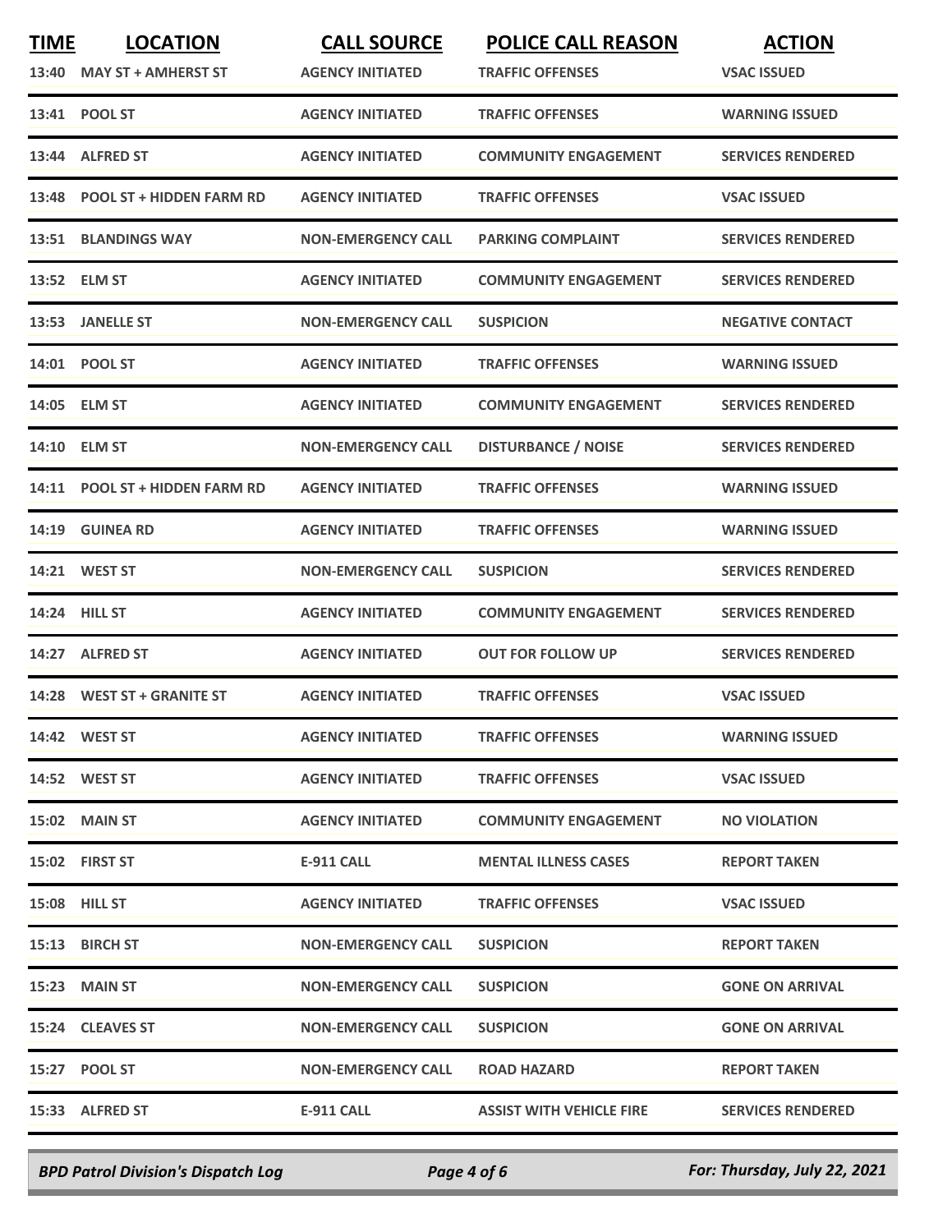| <b>TIME</b> | <b>LOCATION</b>                                                 | <b>CALL SOURCE</b>        | <b>POLICE CALL REASON</b>                                                                   | <b>ACTION</b>                |
|-------------|-----------------------------------------------------------------|---------------------------|---------------------------------------------------------------------------------------------|------------------------------|
|             | 15:54 POOL ST                                                   | <b>NON-EMERGENCY CALL</b> | <b>SUSPICION</b>                                                                            | <b>GONE ON ARRIVAL</b>       |
| 16:20       | <b>MAIN ST</b><br><b>CHARGE: VIOLATING CONDITION OF RELEASE</b> | <b>E-911 CALL</b>         | <b>TRESPASSING</b><br>DEFENDANT: RICHARD SAMUEL ROGERS  AGE: 52  RESIDENT OF: BIDDEFORD, ME | <b>SUMMONS ISSUED</b>        |
|             | 16:48 ELM ST                                                    | <b>NON-EMERGENCY CALL</b> | <b>SUSPICION</b>                                                                            | <b>SERVICES RENDERED</b>     |
|             | 16:51 ALFRED ST                                                 | <b>WALK-IN AT STATION</b> | <b>FRAUD / SCAM</b>                                                                         | <b>REPORT TAKEN</b>          |
|             | <b>16:56 ENTERPRISE DR</b>                                      | <b>NON-EMERGENCY CALL</b> | <b>ALARM - POLICE</b>                                                                       | <b>NO ACTION REQUIRED</b>    |
|             | 17:13 ELM ST                                                    | <b>WALK-IN AT STATION</b> | <b>ALL OTHER</b>                                                                            | <b>SERVICES RENDERED</b>     |
| 17:29       | <b>SPRINGBROOK DR</b>                                           | <b>NON-EMERGENCY CALL</b> | <b>ALARM - POLICE</b>                                                                       | <b>BUILDING CHECK/SECURE</b> |
| 17:40       | <b>LAFAYETTE ST</b>                                             | <b>E-911 CALL</b>         | 911 MISUSE                                                                                  | <b>NEGATIVE CONTACT</b>      |
| 17:49       | <b>MAIN ST</b>                                                  | <b>AGENCY INITIATED</b>   | <b>PROTECTION FROM ABUSE SERVICE PAPERWORK SERVED</b>                                       |                              |
|             | 17:57 JANELLE ST                                                | <b>NON-EMERGENCY CALL</b> | <b>SUSPICION</b>                                                                            | <b>SERVICES RENDERED</b>     |
| 18:24       | <b>POOL ST + MIDDLE ST</b>                                      | <b>AGENCY INITIATED</b>   | <b>TRAFFIC OFFENSES</b>                                                                     | <b>WARNING ISSUED</b>        |
| 18:26       | <b>ALFRED ST + PORTER ST</b>                                    | <b>AGENCY INITIATED</b>   | <b>TRAFFIC OFFENSES</b>                                                                     | <b>WARNING ISSUED</b>        |
|             | 18:51 SACO FALLS WAY                                            | <b>WALK-IN AT STATION</b> | <b>MENTAL ILLNESS CASES</b>                                                                 | <b>UNFOUNDED</b>             |
|             | 19:11 ALFRED ST                                                 | <b>AGENCY INITIATED</b>   | <b>CIVIL COMPLAINT</b>                                                                      | <b>NO VIOLATION</b>          |
| 19:14       | <b>ELM ST + DARTMOUTH ST</b>                                    | <b>AGENCY INITIATED</b>   | <b>TRAFFIC OFFENSES</b>                                                                     | <b>WARNING ISSUED</b>        |
|             | 19:14 BEACH HOUSE LN                                            | <b>AGENCY INITIATED</b>   | <b>COMMUNITY ENGAGEMENT</b>                                                                 | <b>NO VIOLATION</b>          |
|             | 19:26 POOL ST + KYLE LN                                         | <b>AGENCY INITIATED</b>   | <b>TRAFFIC OFFENSES</b>                                                                     | <b>WARNING ISSUED</b>        |
|             | 19:36 GRAHAM ST                                                 | <b>NON-EMERGENCY CALL</b> | <b>SUSPICION</b>                                                                            | <b>SERVICES RENDERED</b>     |
|             | 19:45 ST MARYS ST                                               | <b>NON-EMERGENCY CALL</b> | <b>SUSPICION</b>                                                                            | <b>SERVICES RENDERED</b>     |
|             | 21:06 HAZEL ST                                                  | E-911 CALL                | <b>SUSPICION</b>                                                                            | <b>REPORT TAKEN</b>          |
|             | 21:07 HILL ST + GRANITE ST                                      | <b>AGENCY INITIATED</b>   | <b>TRAFFIC OFFENSES</b>                                                                     | <b>WARNING ISSUED</b>        |
|             | 21:16 BIRCH ST + PROSPECT ST                                    | <b>NON-EMERGENCY CALL</b> | <b>BOLO</b>                                                                                 | <b>NEGATIVE CONTACT</b>      |
|             | 21:49 ALFRED ST + ANDREWS RD                                    | <b>AGENCY INITIATED</b>   | <b>TRAFFIC OFFENSES</b>                                                                     | <b>WARNING ISSUED</b>        |
|             | 22:04 FREEMAN ST                                                | <b>AGENCY INITIATED</b>   | <b>OUT FOR FOLLOW UP</b>                                                                    | <b>SERVICES RENDERED</b>     |
|             | 22:12 MAY ST + ROBERTS ST                                       | <b>AGENCY INITIATED</b>   | <b>TRAFFIC OFFENSES</b>                                                                     | <b>WARNING ISSUED</b>        |
|             |                                                                 |                           |                                                                                             |                              |

*BPD Patrol Division's Dispatch Log Page 5 of 6 For: Thursday, July 22, 2021*